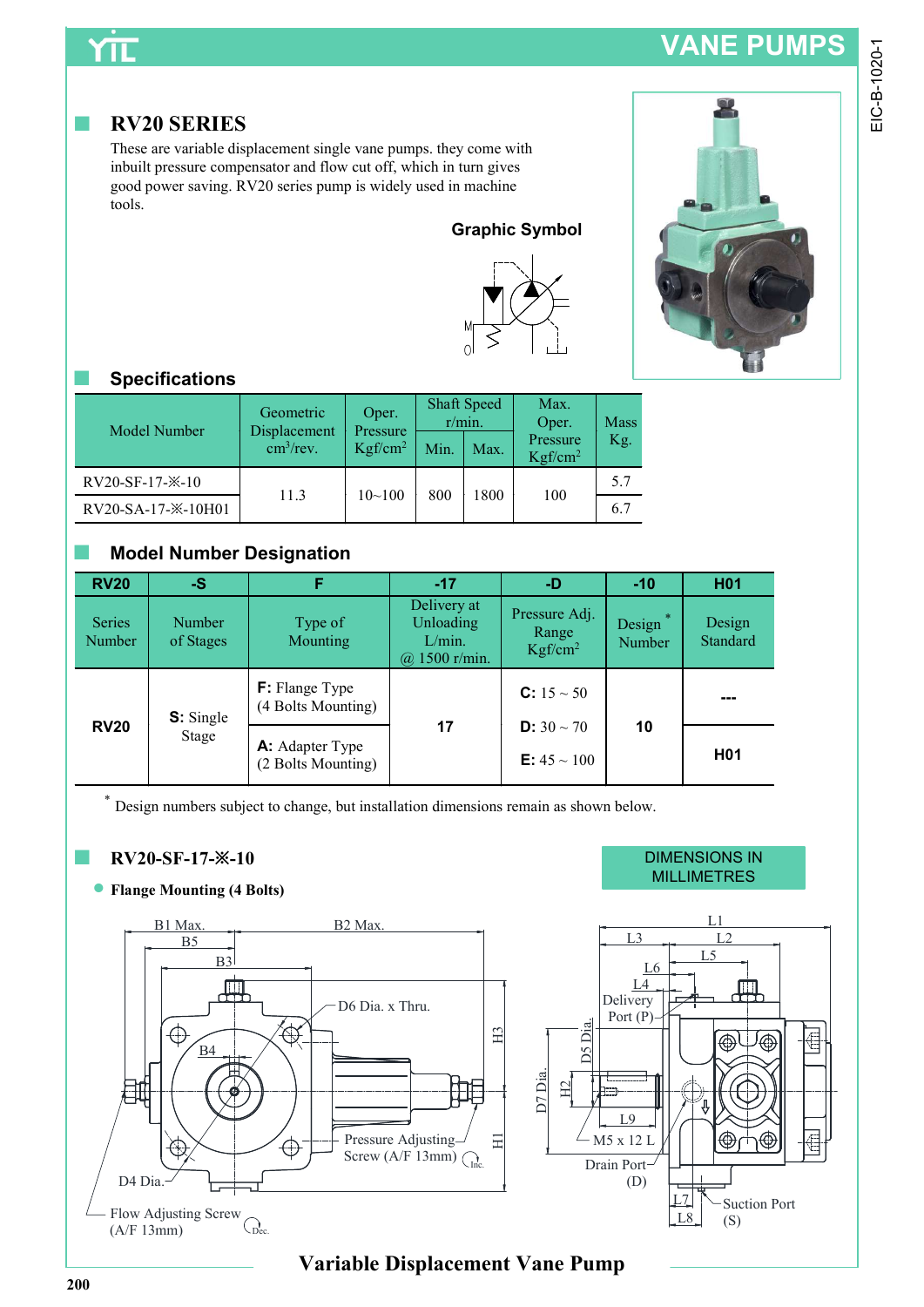# VANE PUMPS

 $\angle$  L8  $\angle$  (S)

 $(S)$ 



 $L7 \rightarrow$  Suction Port 201 RV-20 Variable Displacement<br>Vane Pump<br>201 B

| Design<br>No. | B <sub>1</sub><br>Max. | B <sub>2</sub><br>Max. | B <sub>3</sub> | B <sub>4</sub> | B <sub>5</sub> | D                                 |                     | $D4\pm0.1$ | D5              | D <sub>6</sub>  |       | HI   | H <sub>2</sub> | H <sub>3</sub> |
|---------------|------------------------|------------------------|----------------|----------------|----------------|-----------------------------------|---------------------|------------|-----------------|-----------------|-------|------|----------------|----------------|
| 10            | 70                     | 160                    | 98             |                | 57             | BSP.F $3/8$   BSP.F $\frac{1}{2}$ | BSP.F $\frac{1}{4}$ | 102        | 20              | 10 <sub>1</sub> | 80    | 63.5 | 23             | 71             |
| 10H01         | 70                     | 160                    | 126            | 3.18           | cπ             | BSP.F $3/8$   BSP.F $\frac{1}{2}$ | BSP.F $\frac{1}{4}$ | 103        | $\sqrt{2}$<br>. |                 | 182.5 | 63.5 | 14.3           | 71             |

Pressure  $\overline{\Box}$ Adjusting Screw  $(A/F 13mm)$ 

 $\frac{C_{\text{Dec}}}{C_{\text{Dec}}}$  (D)

Drain Port (D)

| Design No.   L1   L2   L3   L4   L5   L6   L7 |           |      |  |  |                                              |  |
|-----------------------------------------------|-----------|------|--|--|----------------------------------------------|--|
|                                               |           |      |  |  | $149$   104   45   4   50   20.5   15   20.5 |  |
| 10H01                                         | $155$ 119 | 36 l |  |  | 4   66   36.5   31   36.5                    |  |

## ■ Notes and the Notes and the Notes and the Notes and the Notes and the Notes and the Notes and the Notes and the No

#### **Cleanliness**

Contamination level should be within NAS class 9. The return line must have a line type filter of under 10µm or there should be an offline/independent filtration unit in the system. Rotate in-clockwise direction to increase setting pressure.

#### **Alignment of Shaft**

Flow Adjusting Screw ( $A/F$  13mm)

Employ a flexible coupling whenever possible  $\&$  avoid stress from bending or thrust. Maximum permissible misalignment is less than 0.1mm TIR & maximum permissible misangular is less than 0.2˚.

Ensure the pump case does not drain out completely.

# ■ Adapter Flange Details<br>
103



\* Included in the H01 Model.

# Variable Displacement Vane Pump 201